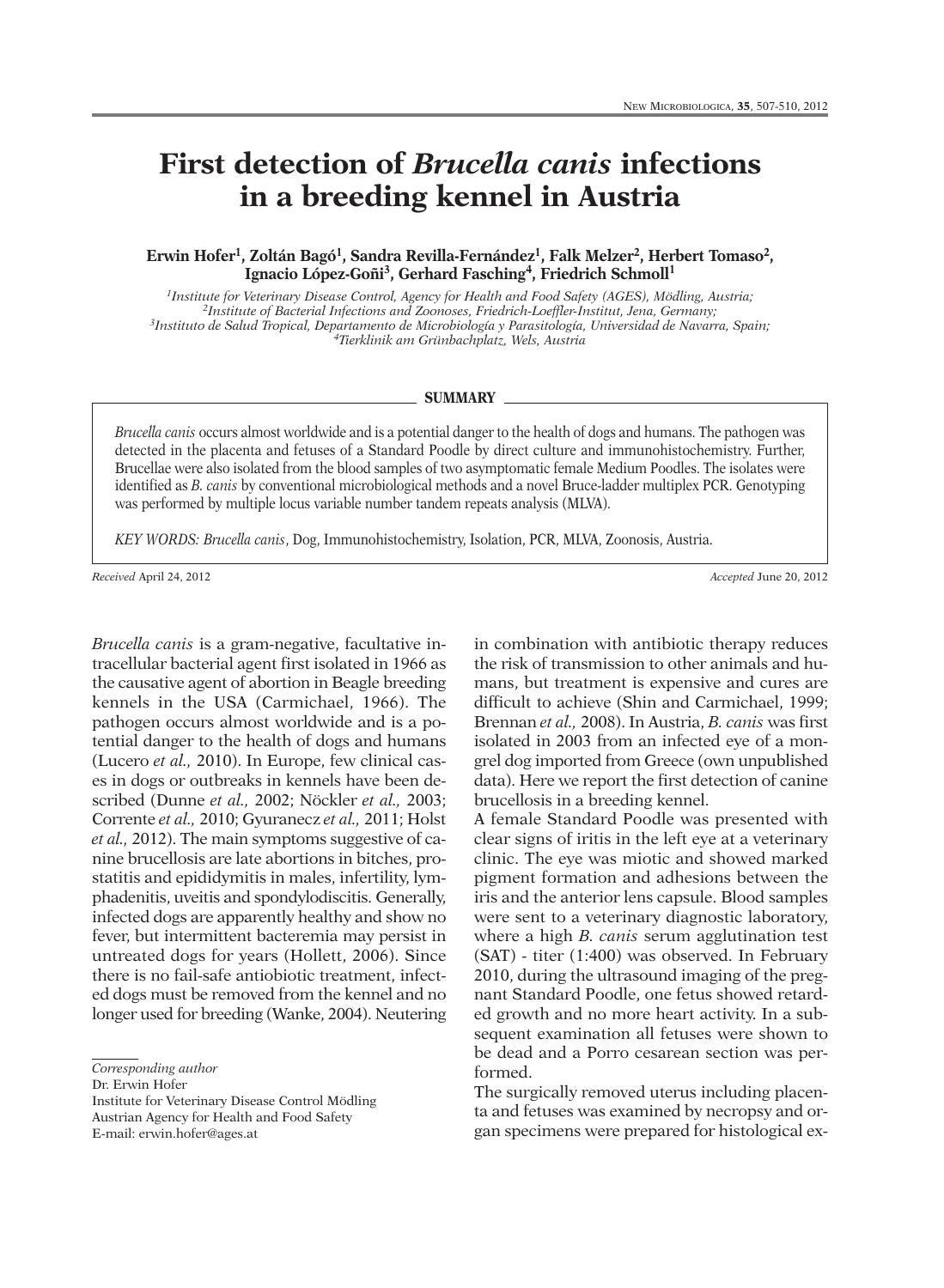amination using 7.5% neutral buffered formaldehyde solution (Merck, Darmstadt, Germany) and embedded in paraffin. The uterus contained five macerated fetuses 5 to 11 cm in length. The fetal placenta was slightly oedematous and showed green-black discoloration. For light microscopic evaluation, 3-4 µm thick sections were stained with hematoxylin and eosin. In the histological examination, subacute purulent placentitis was found (Figure 1). In the fetal lungs foci of purulent alveolitis were found, as well as emboli of placental trophoblast cells in some pulmonary vessels. No other histological alterations, as necrotic and inflammatory lesions in heart, liver and kidney or any malformations, were observed. Immunohistochemical detection of *Brucella* antigen was performed using avidin-biotin complex immunoperoxidase (ABC) technique according to the manufacturer (Vectastain ABC Kit, Vector Laboratories, USA). The primary antibody was a polyclonal rabbit antiserum (anti-Brucella Positive Control Serum (AMS), BD, USA) at a dilution of 1:1000 as described by Pérez *et al.* (1998). *Brucella* antigen was visualized using the chromogen 3-amino-9-ethylcarbazole (AEC Peroxidase Substrate Kit, Vector Laboratories, USA). Immunohistochemically, abundant Brucellae were detected in the placental and pulmonary lesions. The bacteria presented both intra and extracellularly as cloudy and dusty redbrown reaction product (Figure 2). The intrauterine death of the Poodle puppies could be clearly attributed to *Brucella* infection, as large quantities of Brucellae were detected in placental and pulmonary lesions. The pathomorphological findings and the intralesional antigen distribution are consistent with those of the literature (Gyuranecz *et al.,* 2011). Pathomorphologically, there was no evidence of virus (e.g. canine herpesvirus and parvovirus) associated lesions, such as inclusion bodies, necrosis, nonpurulent inflammation and malformations.

Blood samples from seven clinically healthy dogs of the breeding kennel (3 Medium Poodles, 2 Labrador Retrievers, 2 Golden Retrievers) were subjected to bacteriological examination and serological tests. Liquid enrichment culture of the non-sterile blood samples was done using BBL Brucella Broth (BD) with Oxoid Modified Brucella Selective Supplement (2,500 IU Polymixin B, 12,500 IU Bacitracin, 25 mg



FIGURE 1 - *Purulent placentitis. Microphotograph. H.E., Bar = 500 µm.*

Natamycin, 2.5 mg Nalidixic acid, 50,000 IU Nystatin and 10 mg Vancomycin to 500 ml of medium). Fetal placenta and fetal lungs from the surgically removed uterus of the Standard Poodle and vaginal swabs from five clinically healthy female dogs were cultivated directly using 10% sheep blood Columbia agar (BD) with Oxoid Modified Brucella Selective Supplement as described for the Brucella Broth. The solid media were incubated for five days, the liquid cultures for five weeks, with final plating on 10% sheep blood Columbia agar. The cultures were incubated at 37°C in ambient air. Slow growth of



FIGURE 2 - *Immunohistochemically abundant Brucellae presented both intra- (\*) and extracellularly (*→*) as cloudy and dusty red-brown reaction product in the placenta. Microphotograph. ABC-technique, Bar = 100 µm.*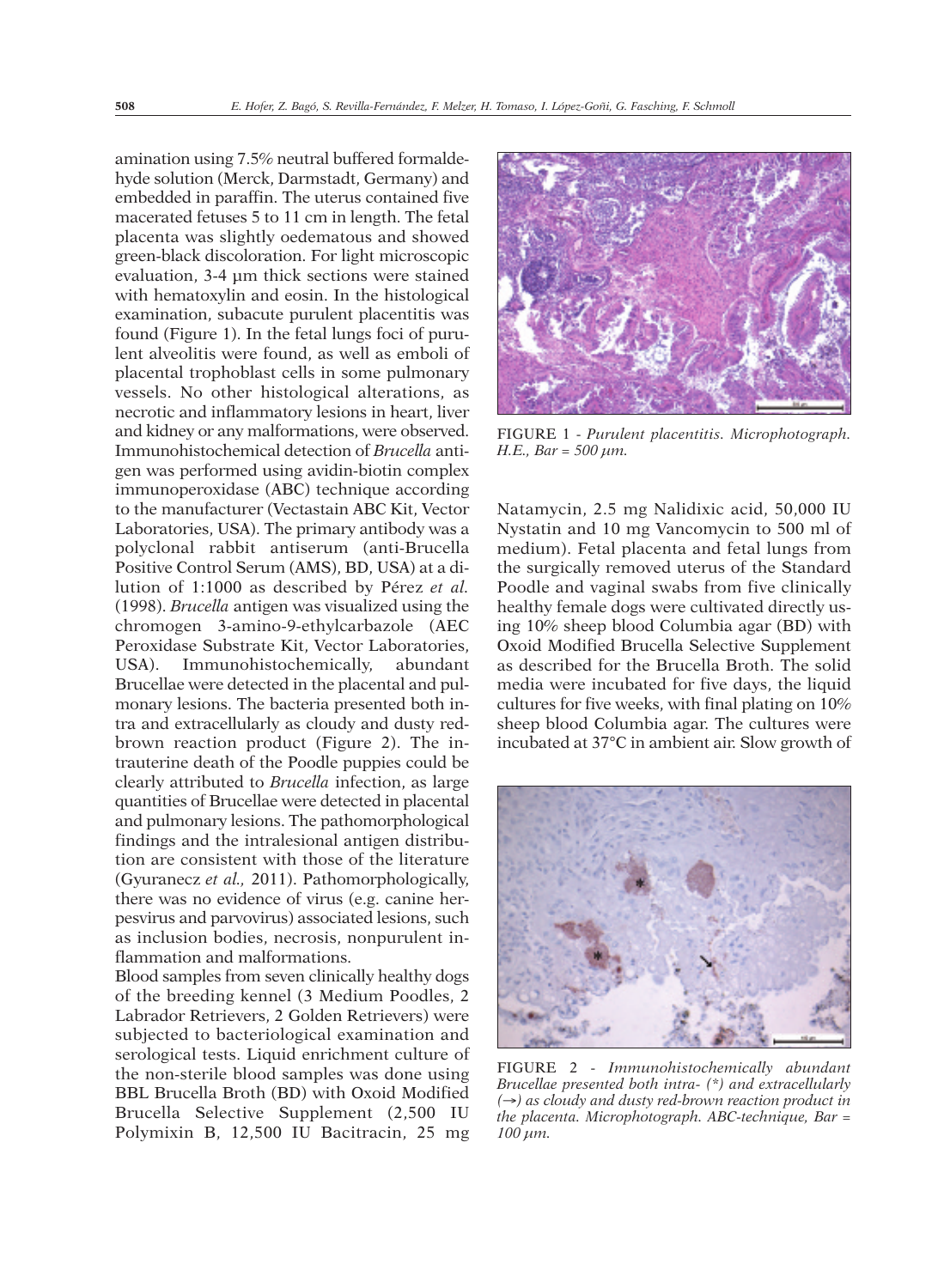non-haemolytic, round, convex, glossy, rough colonies was observed among the cultures of fetal placenta and fetal lungs from the surgically removed uterus of the Standard Poodle, the cultures of blood and vaginal swab from an asymptomatic female Medium Poodle, and the culture of blood from another clinically healthy female Medium Poodle. Phenotyping of the organisms was done as described previously (Alton *et al.,* 1988). Modified Ziehl-Neelsen staining showed red rods. Slide agglutination with anti-rough *Brucella* serum and rapid urea-splitting on a slope of Christensen`s medium indicated *B. canis*. The novel Bruce-ladder multiplex PCR assay for the discrimination between *B. suis* and *B. canis* confirmed the identity of all 3 Poodle isolates as *B. canis* (López-Goñi *et al.,* 2011). Using original INgene Bruce-ladder V and INgene Bruce-ladder suis multiplex conventional PCR (Ingenasa, Madrid, Spain), the isolates were misidentified as *B. suis* biovar 4. It is known that some *B. canis* strains are identified erroneously as *B. suis* by the original Bruce-ladder PCR (López-Goñi *et al.,* 2008).

The serological investigation of the blood samples was carried out as micro-agglutination test with *B. canis* antigen Salt-ME (NVSL Ames, Iowa). Among seven investigated asymptomatic dogs, one bacteremic Medium Poodle showed a titer (1:20) in the micro-agglutination test. The other bacteremic Medium Poodle tested negative. The low or absent serum titer of the Medium Poodles with proven bacteremia may suggest a chronic stage of infection. If serological methods are used, there is a known risk that infections will remain undetected (Wanke, 2004). Blood cultures should always be performed because of the long periods of bacteremia (Shin and Carmichael, 1999).

Genotyping was performed by a published protocol for multiple locus variable number tandem repeats analysis (MLVA-16) (Le Flèche *et al.,* 2006). Sequence analysis was performed using Genetic Analyzer 3130 and the GeneMapper Software Ver. 4.0 (Applied Biosystems, Darmstadt, Germany). The Poodle isolates showed the same genotype, but were different from other *B. canis* genotypes in two of the most stable loci bruce08 and bruce12 (panel 1). To date, this genotype was not known among more than 700 *Brucella* isolates available at the data-

base (http://minisatellites.u-psud.fr/). Based on this very limited database for *B. canis*, it seems that the reported outbreak has to be seen as an isolated one. The differences from other known genotypes of *B. canis* in Europe are plainly visible, since they are in the most stable loci of the MLVA16 genotype. The first Austrian isolate, which was cultured 2003 from an infected eye of a mongrel dog imported from Greece, has the MLVA8 and MLVA11 genotypes 3 and 26, respectively. The MLVA16 genotype is closely related to the *B. canis* reference strain RM6/66 to which only two of the most variable loci in panel 2B are different in one repeat each (bruce04 and bruce09). For more exhaustive epidemiological research, it is necessary to genotype more *B. canis* isolates from all over the world to improve the quality of the database.

This report demonstrates that the detection of canine brucellosis in breeding kennels may require various samples and laboratory techniques. If infections go undetected because of false-negative test results or unrecognized symptoms, the risk of pathogen spread and transmission to humans remains. In breeding dogs with uveitis, disorders of pregnancy, infertility or other symptoms that could indicate brucellosis so that *B. canis* infection should be considered.

## *ACKNOWLEDGEMENTS*

*We are grateful to Maria Müller, Romana Posch, Barbara Pohl, Christina Bauer and the staff of the Department for Pathology and Molecular Biology from the AGES in Mödling for their excellent technical assistance.*

## **REFERENCES**

- ALTON G.G., JONES L.M., ANGUS R.D., VERGER J.M. (1988). Techniques for the brucellosis laboratory. Institut National de la Recherche Agronomique, Paris, 13-61.
- BRENNAN S.J., NGELEKA M., PHILIBERT H.M., FORBES L.B., ALLEN A.L. (2008). Canine brucellosis in a Saskatchewan kennel. *Can. Vet. J.* **49**, 703-708.
- CARMICHAEL L.E. (1966). Abortions in 200 beagles. *J. Am. Vet. Med. Assoc.* **149**, 1126.
- CORRENTE M., FRANCHINI D., DECARO N., GRECO G., D'ABRAMO M., GRECO M.F., LATRONICO F., CROVACE A., MARTELLA V. (2010). Detection of *Brucella canis* in a dog in Italy. *New Microbiol.* **33**, 337-341.